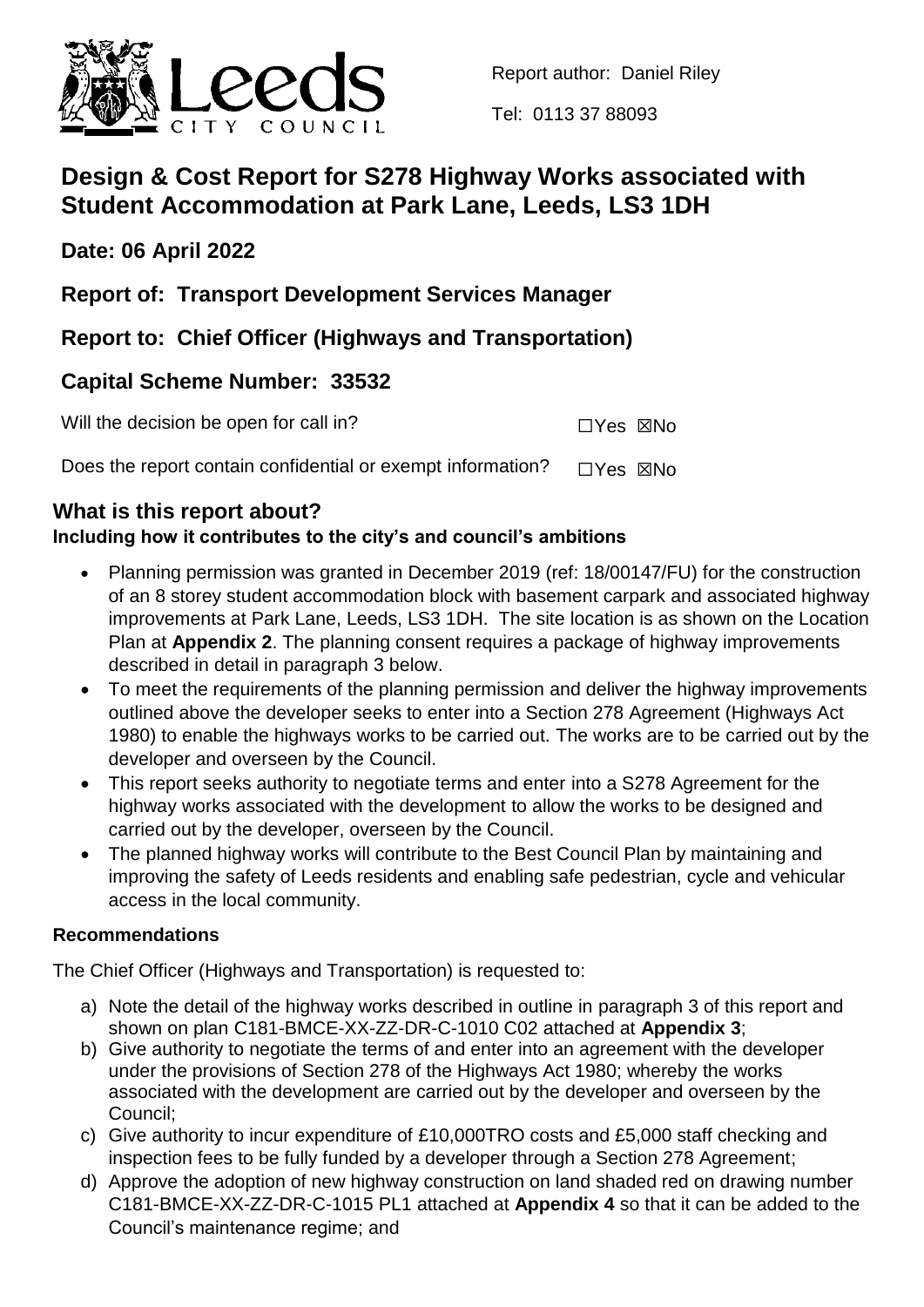e) Authorise the City Solicitor to advertise a Draft Traffic Regulation Order to add a no waiting at any time waiting restriction on Park Lane; and if no valid objections are received, to make, seal and implement the Orders as advertised. If amendments are required through objection when advertised any major changes will go back to the Chief Officer, Highways & Transportation.

## **Why is the proposal being put forward?**

- 1 Section 278 of the Highways Act 1980 allows Highways Authorities to enter into agreements with developers for the execution of highway works at the developer's expense. The preconditions for an agreement under Section 278 of the Highways Act 1980 are, first, that the Highway Authority should be satisfied that it will be of benefit to the public to enter into an agreement for the execution of the works and, secondly, that the work must fall within the Highway Authority's powers of road building, improvement and maintenance.
- 2 The proposals within this report are concerned only with the delivery of the off-site highway works, the principle of these works having been considered and accepted as part of the planning process for planning consent 18/00147/FU. The location of the development site is provided on ARCH-2009-165-A-01-001-F at **Appendix 2** of this report. A Proposed Road Layout Plan (drawing ref: C181-BMCE-XX-ZZ-DR-C-1010 C02) is provided at **Appendix 3** of this report.
- 3 The highway works are required for planning permission 18/00147/FU. The proposed works comprise:
	- New land dedicated as public highway to ensure the footway has a minimum width of 2.0m wide on Park Lane;
	- A new vehicular access off Park Lane with tactile paving and dropped kerbs;
	- Tactile paving and dropped kerbs outside the bin store;
	- Informal pedestrian crossings with tactile paving and dropped kerbs to the eastern side of Park Lane, and on Belle Vue Road;
	- Replacement of stairs at the Park Lane Belle Vue Road junction;
	- No waiting at any time TRO on Park Lane;
	- All associated civils works including (inter alia) signs, lighting, road markings and drainage;
	- Any Statutory undertakers works resulting from the works described above; and
	- Any works reasonably required following safety audits of the design and construction of the highway works.
- 4 To meet the requirements of the planning permission and deliver the highway alterations the applicant has requested that Leeds City Council, as Highway Authority, enters into a Section 278 Agreement to enable the highway works to be carried out.
- 5 This report seeks authority to negotiate terms and enter into a Minor S278 Agreement for the highway works in order to allow the developer to complete the detailed design and construction of the works under the supervision of the Council.
- 6 The S278 agreements will include commuted sums for future maintenance.

#### **What impact will this proposal have?**

| Wards Affected: Little London & Woodhouse |                 |     |  |  |  |  |
|-------------------------------------------|-----------------|-----|--|--|--|--|
| Have ward members been consulted?         | $\boxtimes$ Yes | ON⊡ |  |  |  |  |

7 Site specific issues raised in EDCI - The highway works will improve pedestrian infrastructure by widening the footway on Park Lane to 2m and replacing the stairs at the Park Lane/ Belle Vue Road junction make them compliant with the Inclusive Mobility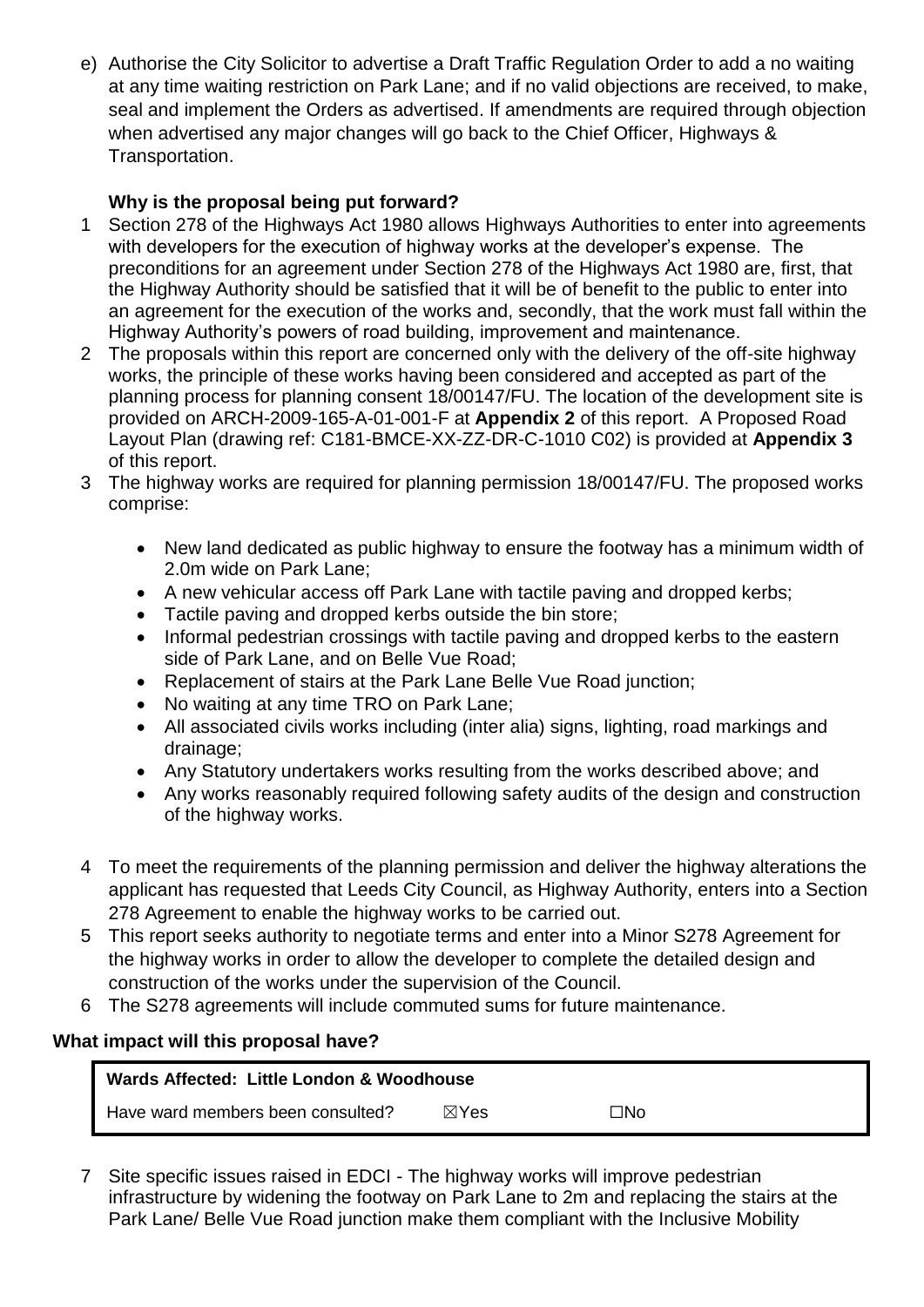guidance. DDA compliant handrails have been placed around the stairs to assist pedestrians.

It was not possible to replace the stairs with a ramp due to the gradient, therefore dropped kerbs have been provided across Belle Vue Road to provide an alternative route for disabled pedestrians. Tactile paving has been provided at all dropped crossings to assist those with visual impairments when crossing the road.

8 An Equality, Diversity, Cohesion and Integration (EDCI) impact assessment has been carried out on the Section 278 process and is included in **Appendix 1**. The assessment confirmed that individual designs put forward as part of this process will take into account the needs of each of the equality characteristics and will aim to meet Section 278 (4) which states that "*A highway authority shall not enter into an agreement under this section unless they are satisfied that it will be of benefit to the public*". As part of the design and construction process further equality screenings and impact assessments will be undertaken as required.

#### **What consultation and engagement has taken place?**

- 1 Little London & Woodhouse Ward Members were consulted by email dated 18<sup>th</sup> October 2021, no comments have been received at the time of writing this report.
- 2 The Emergency Services and West Yorkshire Combined Authority (WYCA) were consulted by email dated 18th October 2021, no comments have been received at the time of writing this report.
- 3 Internal consultation has taken place with colleagues in Highways and Transportation Services by email dated 18<sup>th</sup> October 2021. Comments are summarised below.

Stairs have been proposed on the junction of Park Lane and Belle Vue Road as it is not possible to provide a level footway due to the gradient. Following discussions with the Access Officer the developer has provided dropped kerbs across Belle Vue Road and Park Lane to provide an alternative route for pedestrians unable to use stairs.

The developer has applied for Technical Approval for the retaining walls and is currently in discussion with the Structures team. I will instruct Legal Technical Approval must be received before the agreement can be signed.

No other comments were received.

#### **What are the resource implications?**

- 4 The developer will meet the Council's costs, estimated to be £5,000 fees to check the design and inspect the works, all of which will be fully funded through the Section 278 agreement.
- 5 Funding: The developer will fund the total cost of the scheme, including works costs, statutory undertaker's costs and staff fees.
- 6 Staffing: The design and supervision of the works can be carried out within the existing staff resources.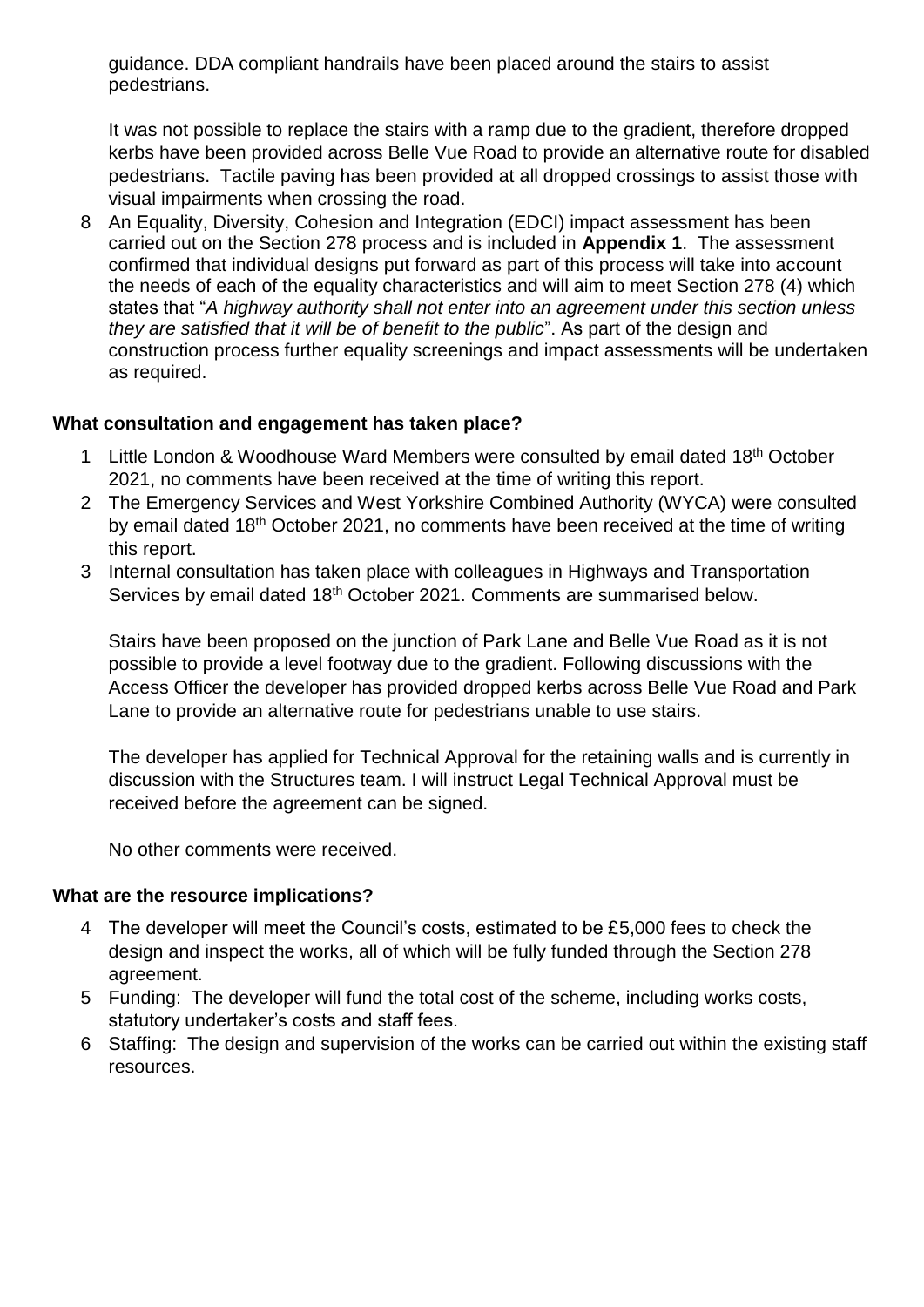| <b>Funding Approval:</b>        | <b>Capital Section Reference Number :-</b> |                 |                 | 33532   |                 |         |         |
|---------------------------------|--------------------------------------------|-----------------|-----------------|---------|-----------------|---------|---------|
| <b>Previous total Authority</b> | <b>TOTAL</b>                               | <b>TO MARCH</b> |                 |         | <b>FORECAST</b> |         |         |
| to Spend on this scheme         |                                            | 2021            | 2021/22         | 2022/23 | 2023/24         | 2024/25 | 2026 on |
|                                 | £000's                                     | £000's          | £000's          | £000's  | £000's          | £000's  | £000's  |
| LAND(1)                         | 0.0                                        |                 |                 |         |                 |         |         |
| CONSTRUCTION (3)                | 0.0                                        |                 |                 |         |                 |         |         |
| FURN & EQPT (5)                 | 0.0                                        |                 |                 |         |                 |         |         |
| <b>DESIGN FEES (6)</b>          | 0.0                                        |                 |                 |         |                 |         |         |
| OTHER COSTS (7)                 | 0.0                                        |                 |                 |         |                 |         |         |
| <b>TOTALS</b>                   | 0.0                                        | 0.0             | 0.0             | 0.0     | 0.0             | 0.0     | 0.0     |
|                                 |                                            |                 |                 |         |                 |         |         |
| <b>Authority to Spend</b>       | <b>TOTAL</b>                               | <b>TO MARCH</b> |                 |         | <b>FORECAST</b> |         |         |
| required for this Approval      |                                            | 2021            | 2021/22         | 2022/23 | 2023/24         | 2024/25 | 2026 on |
|                                 | £000's                                     | £000's          | £000's          | £000's  | £000's          | £000's  | £000's  |
| LAND(1)                         | 0.0                                        |                 |                 |         |                 |         |         |
| <b>CONSTRUCTION (3)</b>         | 0.0                                        |                 |                 |         |                 |         |         |
| FURN & EQPT (5)                 | 0.0                                        |                 |                 |         |                 |         |         |
| <b>DESIGN FEES (6)</b>          | 5.0                                        |                 |                 | 5.0     |                 |         |         |
| OTHER COSTS (7)                 | 10.0                                       |                 |                 | 10.0    |                 |         |         |
| <b>TOTALS</b>                   | 15.0                                       | 0.0             | 0.0             | 15.0    | 0.0             | 0.0     | 0.0     |
|                                 |                                            |                 |                 |         |                 |         |         |
| <b>Total overall Funding</b>    | <b>TOTAL</b>                               | <b>TO MARCH</b> | <b>FORECAST</b> |         |                 |         |         |
| (As per latest Capital          |                                            | 2021            | 2021/22         | 2022/23 | 2023/24         | 2024/25 | 2026 on |
| <b>Programme)</b>               | £000's                                     | £000's          | £000's          | £000's  | £000's          | £000's  | £000's  |
|                                 |                                            |                 |                 |         |                 |         |         |
| <b>LCC Supported Borrowing</b>  | 0.0                                        |                 |                 |         |                 |         |         |
| Revenue Contribution            | 0.0                                        |                 |                 |         |                 |         |         |
| <b>Capital Receipt</b>          | 0.0                                        |                 |                 |         |                 |         |         |
| <b>Insurance Receipt</b>        | 0.0                                        |                 |                 |         |                 |         |         |
| Lottery                         | 0.0                                        |                 |                 |         |                 |         |         |
| Gifts / Bequests / Trusts       | 0.0                                        |                 |                 |         |                 |         |         |
| European Grant                  | 0.0                                        |                 |                 |         |                 |         |         |
| <b>Health Authority</b>         | 0.0                                        |                 |                 |         |                 |         |         |
| School Fundraising              | 0.0                                        |                 |                 |         |                 |         |         |
| <b>Private Sector</b>           | 0.0                                        |                 |                 |         |                 |         |         |
| Section 106 / 278               | 15.0                                       |                 |                 | 15.0    |                 |         |         |
| Government Grant                | 0.0                                        |                 |                 |         |                 |         |         |
| SCE(C)                          | 0.0                                        |                 |                 |         |                 |         |         |
| SCE(R)                          | 0.0                                        |                 |                 |         |                 |         |         |
| <b>Departmental USB</b>         | 0.0                                        |                 |                 |         |                 |         |         |
| Corporate USB                   | 0.0                                        |                 |                 |         |                 |         |         |
| Any Other Income (Specify)      | 0.0                                        |                 |                 |         |                 |         |         |
|                                 |                                            |                 |                 |         |                 |         |         |
| <b>Total Funding</b>            | 15.0                                       | 0.0             | 0.0             | 15.0    | 0.0             | 0.0     | 0.0     |
|                                 |                                            |                 |                 |         |                 |         |         |
| <b>Balance / Shortfall =</b>    | 0.0                                        | 0.0             | 0.0             | 0.0     | 0.0             | 0.0     | 0.0     |

#### **What are the legal implications?**

- 7 The works are exempt from call in being a consequence of and in pursuance of a regulatory decision.
- 8 All work proposed lies within the framework of highways legislation and national and local standards for design where applicable. All other relevant legislation will also be taken into consideration, including duties under the Equalities Act.
- 9 The proposals regarding the footway alterations are to be pursued via the statutory powers available to the Council as highway authority under the provisions of the Highways Act 1980.

#### **What are the key risks and how are they being managed?**

- 10 The total cost of the highway works and staff fees are fully developer funded.
- 11 The developer will provide funding for third party claims under The Noise Insulation Regulations 1975 (as amended) and the cost of meeting any other claims properly payable under the Land Compensation Act 1973 which arise as a result of the carrying out and the use of the Highway Works.

#### **Does this proposal support the council's 3 Key Pillars?**

**⊠Inclusive Growth ■ ⊠Health and Wellbeing ■ ■ ⊠Climate Emergency**